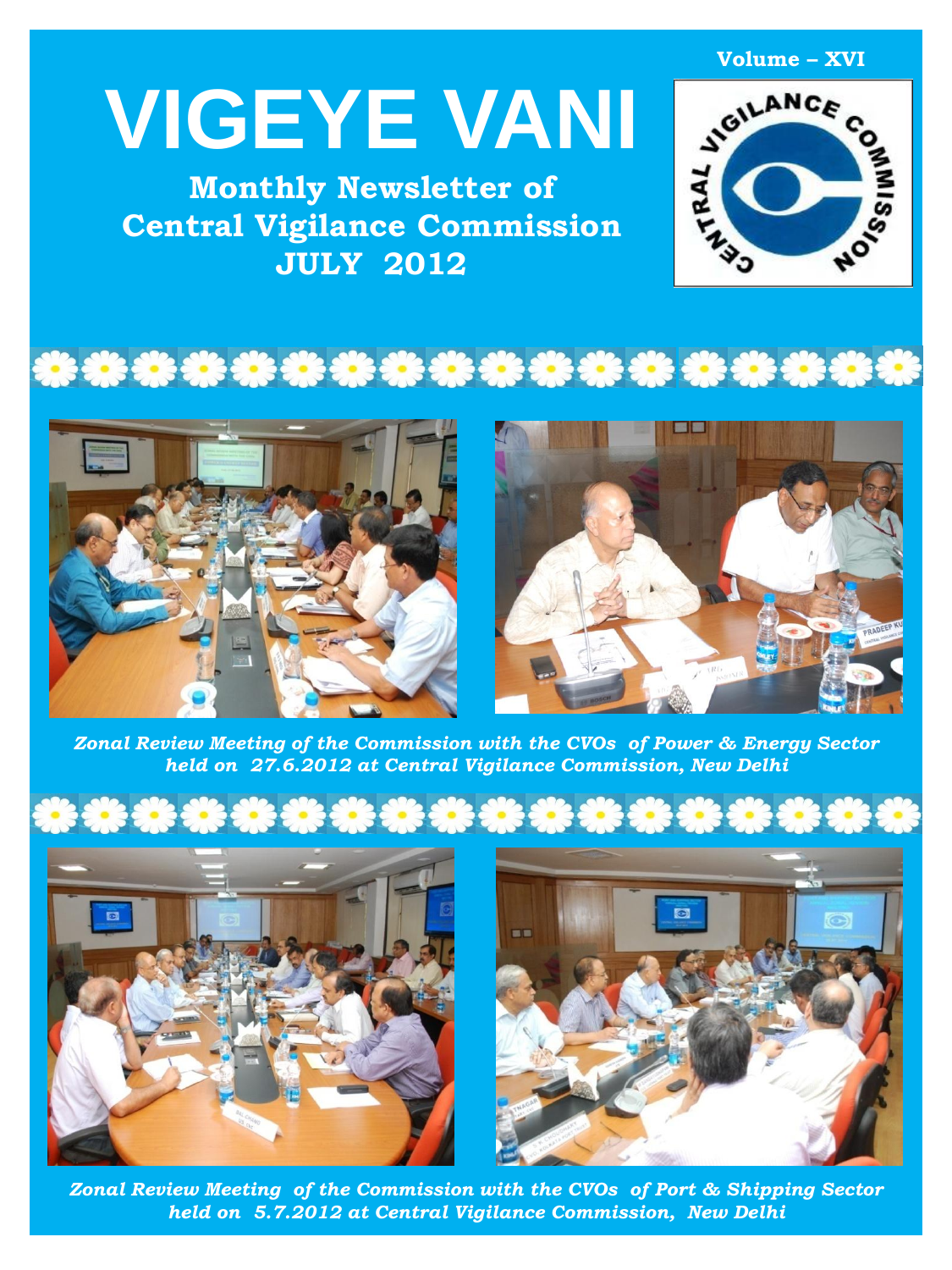## *From the Editor's Desk*

**2**



**The Commission has always advocated the importance of leveraging technology as a vital tool to be used in combating corruption.**

**2. As per CVC guidelines, the Commission while emphasizing the need to leverage technology as an effective tool in vigilance administration, in discharge of regulatory, enforcement and other functions,**



**had directed organizations to upload on their websites, information in respect of the rules and procedures governing the issue of licenses/permissions etc. and to make available application forms on the website in a downloadable form besides making available the status of individual application on the organization's website. As far as possible, arrangements should be put in place so that immediately after the receipt of the application, the applicant is informed about the deficiencies, if any, in the documents/information submitted. Repeated queries in a piece-meal manner should be viewed as a misconduct having vigilance angle. All organizations concerned are to give adequate publicity about these facilities in newspapers and such advertisement must give the website address of the organization concerned.**

**3. The Commission vide its circulars had also directed all organizations to post on their web-site a summary, every month of all the contracts/purchases made above the threshold value covering atleast 60% of the transactions every month. It is essential for all organizations to also put in place a computerized File Tracking System.**

**4. In this issue, usage of technology has been suggested in the submission of Earnest Money Deposit(EMD) through credit cards in tenders.**

**\*\*\*\*\*\*\*\*\*\*\*\*\*\*\*\*\*\*\*\*\*\*\*\*\*\*\*\*\***

*Editor Designed By :* **Dr. Jaya Balachandran** *Verendra* **Singh,** *Verendra* **Singh, Additional Secretary, CVC** DEO, CVC



*CVC participated in the `Retreat' at the National Academy of Audit & Accounts at Shimla held from 29.6.2012 to 1.7.2012*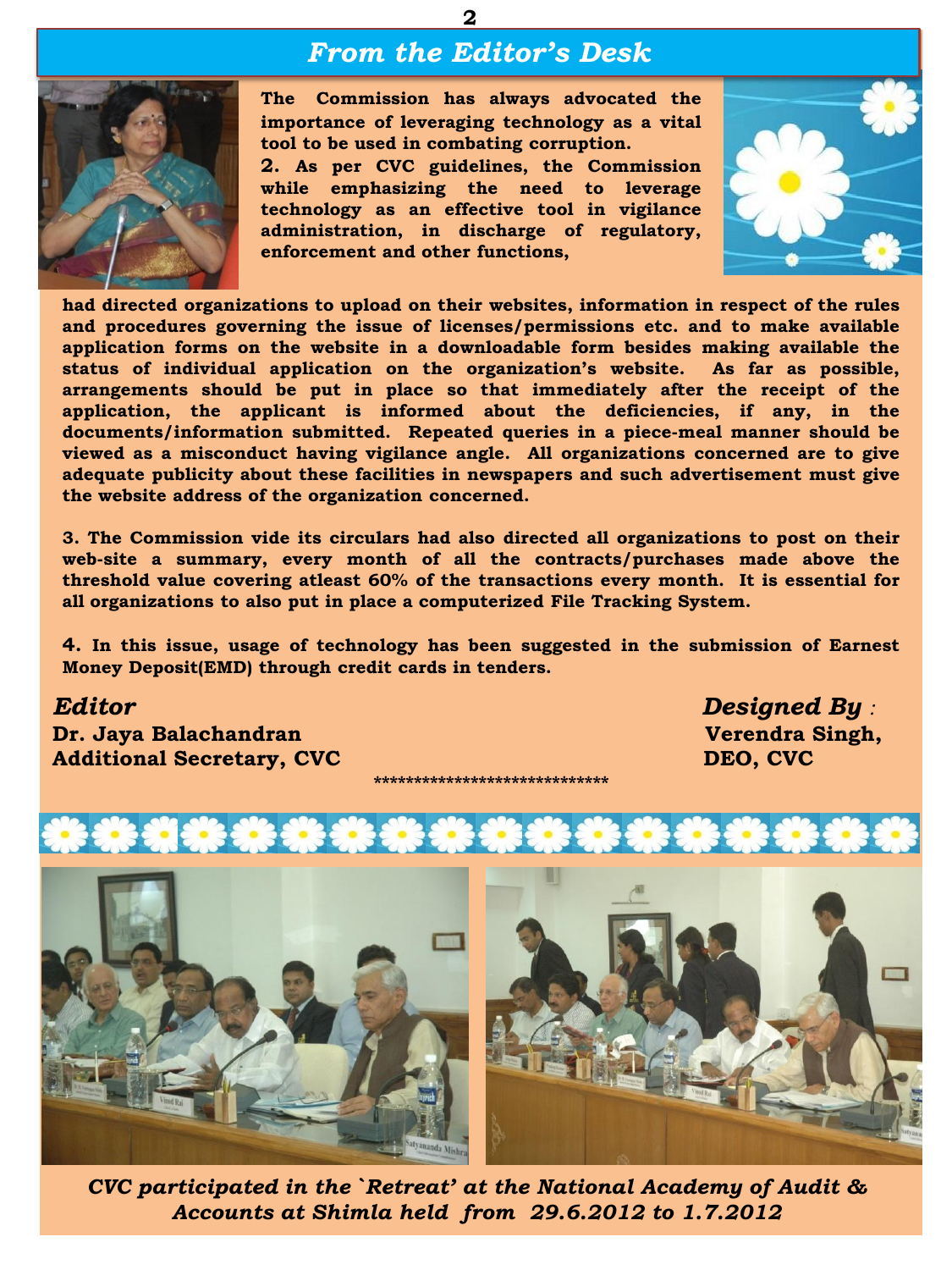**9th Anniversary Celebrations of Vigilance Study Circle, Hyderabad and workshop on transparency in procurement**

**3**

#### *Usha Chandrashekar, CVO, NMDC*

**In his key note address at the 9th Anniversary Celebrations of Vigilance Study Circle, Hyderabad, a non-profit body set up for promoting vigilance concepts amongst stakeholders, Shri Pradeep Kumar, Central Vigilance Commissioner held that organizations should promote an ethical work culture in their workplace with the top leadership setting the tone. CVC stated that the last two years had witnessed increasing corruption involving highly placed public officials and large sums of money and which was being prominently highlighted in the media.**

**2. A host of reforms had been brought out by the government to combat this problem. Some of these measures were at par with global best practices, like the Right to Information Act, proposal to create a strong Lokpal Bill, enactment to regulate delivery of public services (which is already implemented by Delhi Govt), electoral reforms recommended by Election Commission and the proposed 'Prevention of Bribery of Foreign Public Officials Bill" etc.,**

**CVC further stated that earlier, anti-corruption efforts had been focused on the demand side of corruption ie., on the public servant who receives or solicits bribe. Now, with changing dynamics, the supply side of corruption was under focus, with various regulatory changes in this direction being contemplated. CVC stated that while institutional and regulatory measures were essential to curb corruption, it was vital that these measures were supplemented by change in the value system. We need to graduate to a value based system rather than merely going by the rule-based approach, aptly denoted by Sanskrit words –** 'Niti' and 'Nyaya'. Young Indians, both at industry or in business schools, must be exposed **to business Ethics, corporate governance and corporate social responsibility. CVC recommended teaching of Ethics as part of the school curriculum, which is in practice in several developing countries.**

#### **3. Public Procurement**

**CVC stated that public procurement in India constitutes 28% of GDP. One of the major constraints in public procurement in India was a knowledge gap, which could result in impropriety or irregularity in procurement. This was mainly due to inadequate understanding of procurement procedures and guidelines both in letter and spirit. This was again due to the fact that public procurement had never been treated as a specialized activity requiring specialized knowledge. What was necessary was having professionally qualified staff or provide adequate professional training in respect of procurement matters. CVC applauded the effort made by the Vigilance Study Circle for knowledge sharing amongst officials of various Govt organizations. Vigilance Excellence Awards were given away at the function. Awards were also given for 'Exemplary dedication in Vigilance' to several awardees. Sri R Sri Kumar and Sri J M Garg, Vigilance Commissioners from CVC, Sri S V Prasad, Vigilance Commissioner, Andhra Pradesh, along with CMDs of Banks and other PSUs also participated in the function.**







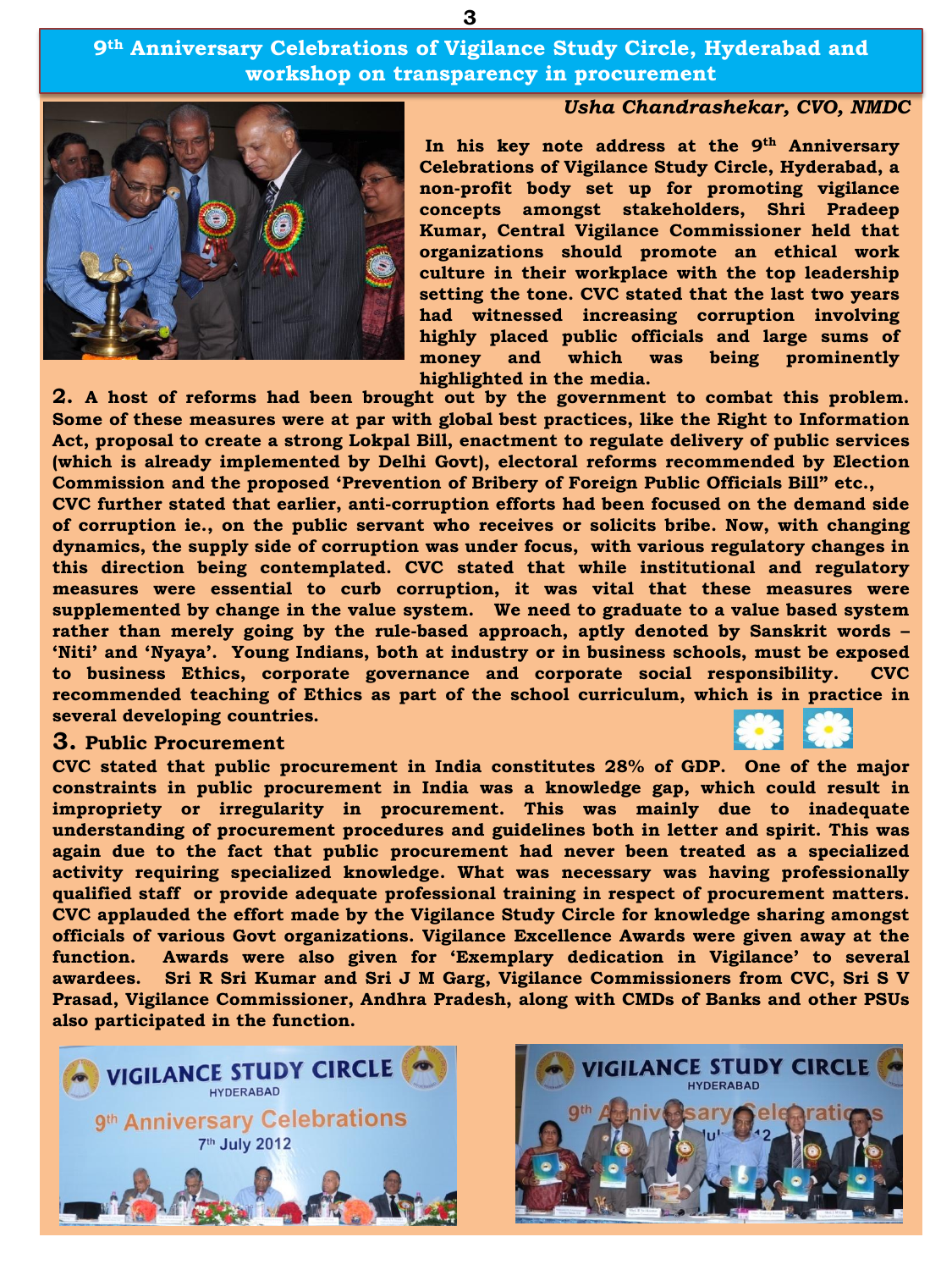## **On Corruption and Fraud**



## *K. Subramaniam, Director, CVC*

illegal gratification (pecuniary or in kind) by a public servant in return for showing<br>undue favour to any entity while discharging his / her official functions. It<br>involves the following types of activity: **1.** According to the Prevention of Corruption Act, corruption is the acceptance of undue favour to any entity while discharging his / her official functions. It involves the following types of activity:

**i.** bribery i.e. accepting bribe from individuals and groups seeking government favours.

**ii.** theft or illegal appropriation of public resources by civil servants.

**11.** Increase appropriation of public resources by each servants.<br>**iii.**nepotism, which is more prevalent in matters of recruitment, promotion or important appointments

**iv.**abuse of public authority and position to exact payment and privileges.

**v.**any other type of activity that illegally increases the public servant's compensation package.

**2.** The essential element in an act of corruption is "quid pro quo" wherein a public servant grants undue benefit to any entity (individual or organization) with<br>the expectation of illegal gratification in return. An est of corruntion would comprise one or more of the following elements: the expectation of illegal gratification in return. An act of corruption would

**i.**there must be at least two parties to an act of corruption, namely the person who<br>offers the inducement and the party accenting it: offers the inducement and the party accepting it;

**ii.**there must be misuse of office or position of authority for private gain; **iii.**there is either an offer and/or acceptance of inducement;<br>in an attempt to soligit a banefit in return for performance of

**v.**any act through which public property is dishonestly misappropriated; **iv.**an attempt to solicit a benefit in return for performance of an official act;

**vi.**there may be an attempt to camouflage, conceal or misrepresent information. Figure 20 Million Countries is the corrupt often resort to fraud in order to cover their tracks. **vii.**corruption involves breach of trust. This is what is called fraud and in most cases corruption is accompanied by some

**3.** Fraud is any intentional act or omission designed to deceive others resulting in the victim suffering a loss and/or the perpetrator achieving a gain involving misrepresentation of facts. The following can be classified as instances of a fraudulent act.

**i.**Manipulation, falsification or alteration of records or documents.

**ii.**Misappropriation/ misapplication of assets.

iii.Suppression or omission of the effects of transactions from records or documents.

**iv.**Recording of transaction without substance. **v.**Misapplication of accounting policies.



**4.** There is a distinction between fraud and corruption and the two are required to be dealt with differently. It is particularly important for Banking sector vigilance to understand this distinction because fraud is more prevalent in the Banking sector. \*\*\*\*\*\*\*\*\*\*\*\*\*\*\*\*\*\*\*\*\*

**4**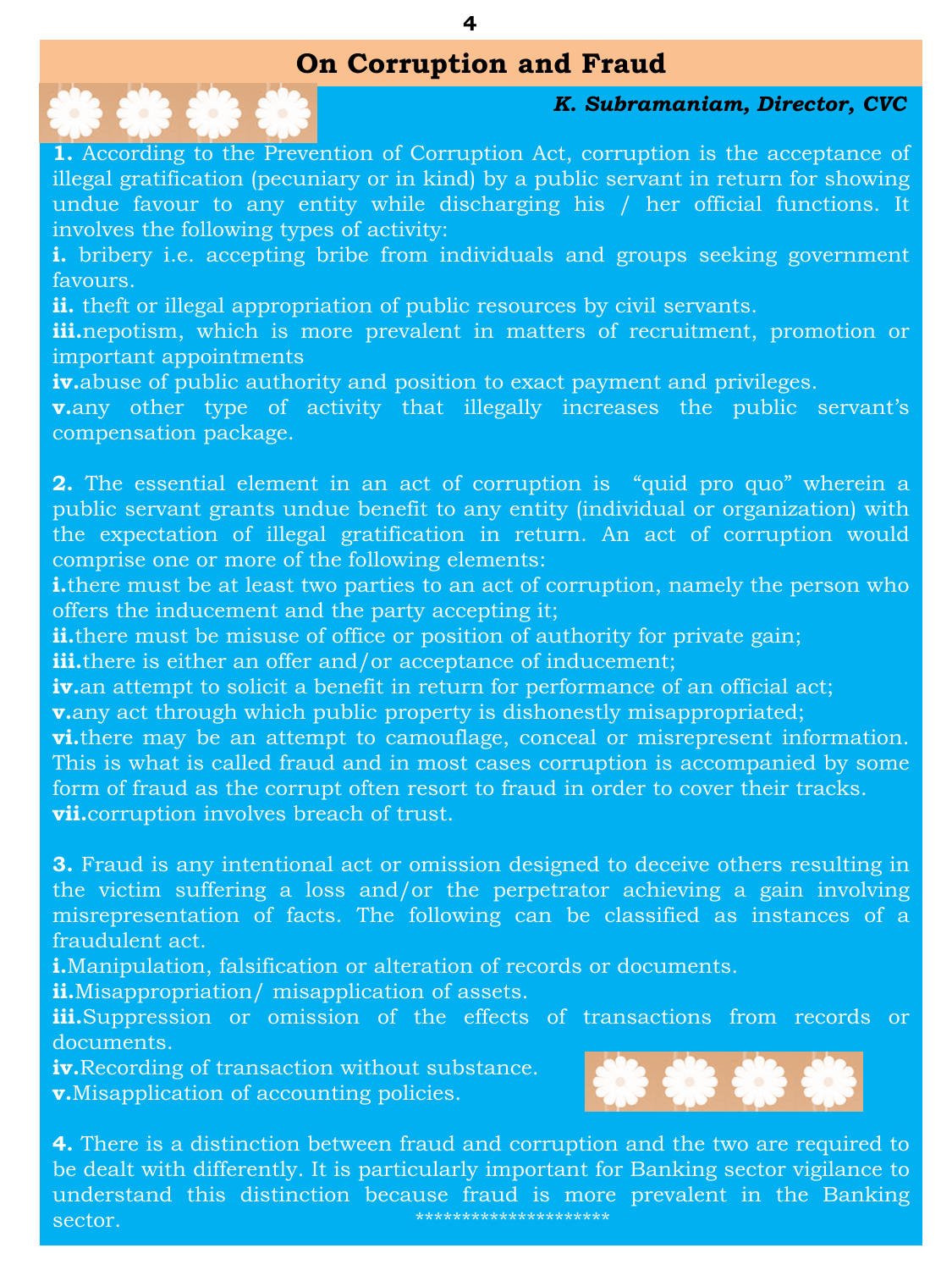#### **5**

## **Performance of Chief Vigilance Officers**

**1.** The Commission monitors the performance of Chief Vigilance Officers (CVOs) by means of the monthly and annual reports submitted by them to the Commission. The reports provide statistical data on the performance of the Vigilance wing of the organization. The reports not only reflect the volume of vigilance activity in the organization but also reflect the promptness with which the processing of vigilance cases and complaints are attended to along with the initiatives for system improvement undertaken by the CVOs. The shortcomings and the steps taken to plug them also get reflected in the monthly / annual reports of the CVOs.

**2.** The progress of complaints and vigilance cases against officers falling under the advisory jurisdiction of the Commission is monitored by the Commission through the CVOs who are an important link between the Commission and the organization. The CVOs have an important role to play as they are required to advise the Disciplinary Authority/ Chief Executive in all vigilance matters and also to ensure that cases pertaining to officials outside the jurisdiction of the Commission are also duly and properly attended. The report of the CVOs also include details regarding cases where Commission's direct intervention is not called for, thereby helping the Commission to keep a watch on the progress of such cases.

**3.** In addition to the above reports, the CVOs also send quarterly progress reports to the Chief Technical Examiner's Unit of the Central Vigilance Commission giving details about the major purchases/ procurement / works undertaken or being undertaken by the organization. From these reports the CTE selects some of the activities, as a test-check, to be undertaken for intensive examination. As a measure of vigilance administration the Commission has also issued guidelines to the CVOs to conduct CTE type inspections in order to ensure that the works are awarded in a transparent manner and with fair competition among bidders, placed on equal footing.

**4.** Based on the data as given in the annual report submitted by the CVOs during 2011, punitive action was taken in a total of 21668 cases (for all category of officers) dealt with by the CVOs. Major penalty was awarded in 5344 cases and minor penalty was awarded in 13939 cases.

*Editor Designed By :* officials caught in a vigilance case are absolved without delay. **5.** Since the completion of action on vigilance matters/complaints rests with the disciplinary authority, the Commission periodically reminds them about the cases where undue delay has taken place and has been asking them to finalize such cases promptly. Wherever necessary, the Commission calls the Heads of the organization alongwith the CVOs to ascertain the reasons for unwarranted delay in the completion of cases. The officers of the Commission also conduct periodic reviews with CVOs pertaining to delay in complaint investigation, implementation of the Commission's advice, etc. The Commission has been impressing upon organizations that timely completion of investigation/cases ensures that guilty officials are punished promptly whereas honest

**Dr. Jaya Balachandran Verendra Singh,**  \*\*\*\*\*\*\*\*\*\*\*\*\*\*\*\*\*\*\*\*\*

**\*\*\*\*\*\*\*\*\*\*\*\*\*\*\*\*\*\*\*\*\*\***\*

Additional Secretary, CVC Decomposition and CVC Decomposition and CVC Decomposition and CVC Decomposition and C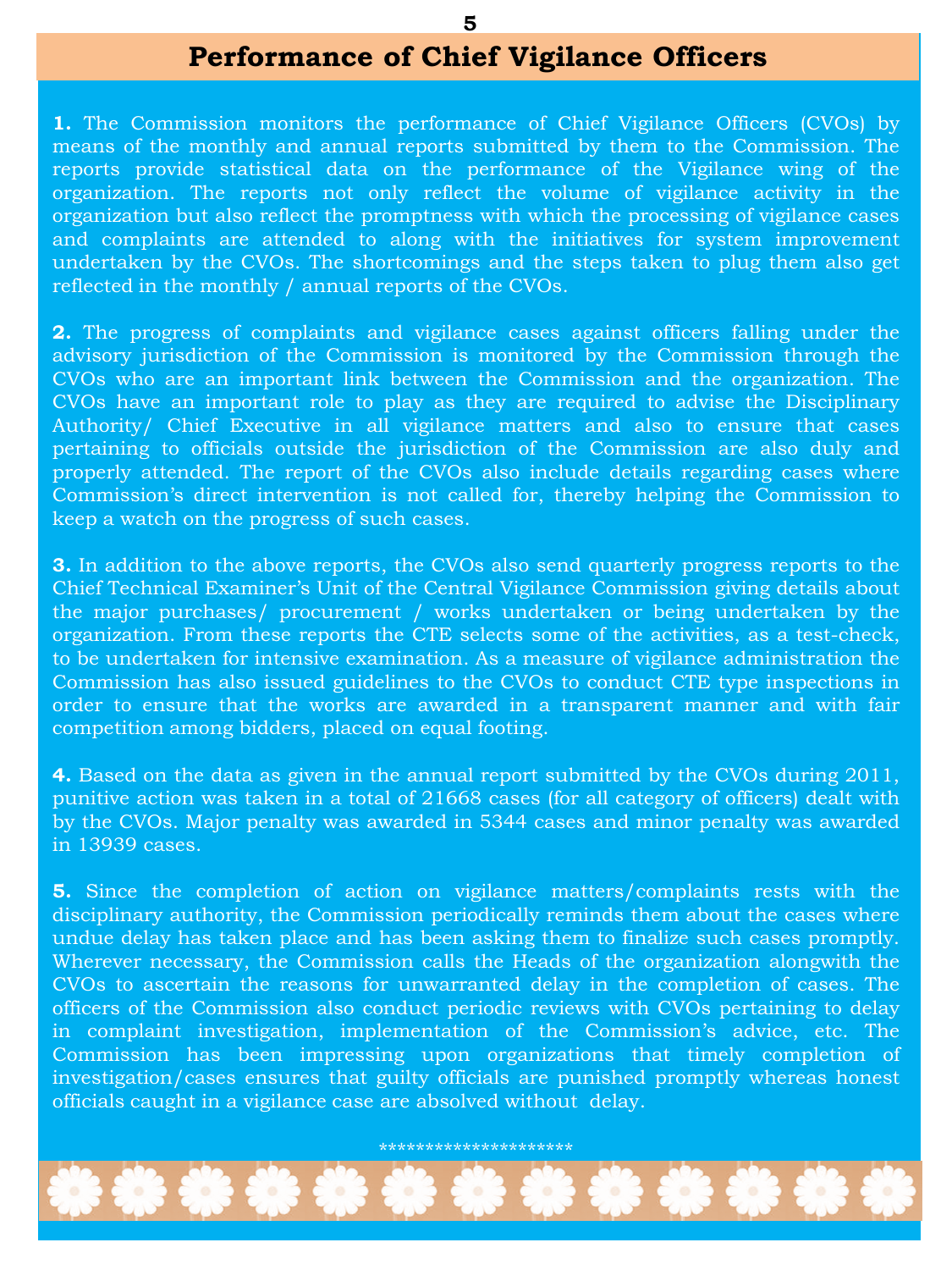**6**



*A. R. Srinivasa, Advisor, CVC*

**1. EMD or Earnest Money Deposit is an amount required to be submitted by the bidder along with his bid as bid security, in tenders floated by Government departments, irrespective of whether the tender is for supply of goods or procurement of services. Submission of EMD is still in the manual mode despite organisations adopting e-tendering / e-procurement.**

**2. Deficiencies in the present manual system of submission of EMD.**

• **EMD instruments lie in the custody of officials, who return the same, even without encashing a DD, thus causing undue loss to the organisation and undue favour to the vendor.**

**• Physical submission of EMD can lead to cartel formation – i.e. one vendor may get EMD prepared for all the vendors including himself.**

**• If the person handling the EMD is corrupt, he may demand gratification for releasing information about other vendors / competitors. He may take bribe for release / return of EMD.**

**3. Advantages of Credit Card Payment of EMD:**

**a. For the bidder:**

**• Saving on Bank charges and involvement of Bank is reduced as transaction is between tenderer and the organization.**

**• Locking in of the amount can be avoided.**

**• Since it is through credit card facility, the standard advantage of credit periods can be availed.**

**• Paperless transaction with adequate alerts.**

**b.For the organisation:**

• **Reduction in work in terms of handling, record keeping, monitoring, updating, release of EMD.**

**• No notice in case of forfeiture of EMD.**

**• Just before opening of tender, take a bank account statement, mark the EMD submitted, and open the bids. Thus it avoids verification of EMD at the time of tender opening.**

**• Avoids cartel formation, by putting a restriction of only one EMD from one card against one tender can be deposited.**

**• Simplification of procedure, greater transparency and reduction in corruption.**

**4. Precautions to be taken:**

• **The bidder shall ensure credit of Tender Processing Fee and EMD into the respective receiving bank accounts of e-Procurement on or before the last date of bid submission.**

**• EMD Payments through e-Payment mode shall be made as one single transaction and payments made in part would be liable for rejection.**

**• The tenderer shall mention / furnish a statement in a proforma enclosed, indicating the transaction details of payment of EMD through credit card with the last 4 digits of the credit card, name of the Bank, name of the card holder, his relationship with tenderer, transaction date, time and transaction id.**

\*\*\*\*\*\*\*\*\*\*\*\*\*\*\*\*\*\*\*\*\*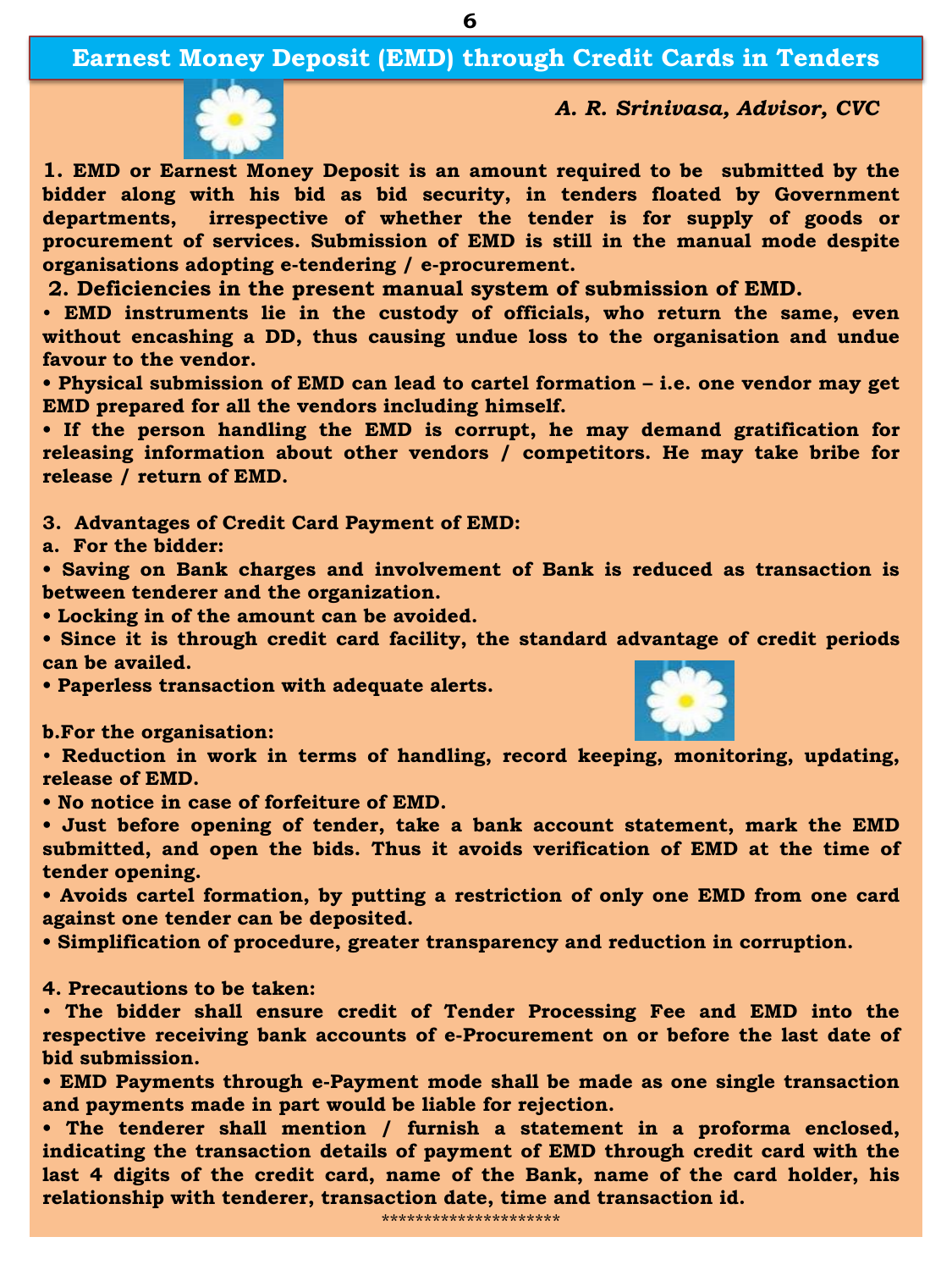## **Revisiting the Vigilance Framework**

**7**

## *Arun Jha, CVO, BHEL*



**1. In every business or profession, institution or social system, there are rules or agreed codes of conduct, based on the guiding principles of honesty, decency and trust. The objective of making these provisions the bedrock of governance is to ensure efficient performance, healthy growth and progress for the benefit of all. Despite changes in economic policies & macro economic management, corruption, as a problem in the polity,**

**has only increased manifold. We need to re-visit the structural mechanisms developed earlier and provide them a focused perspective. Some solutions in this regard are addressed below:**

#### **a) Redesigning of Anti corruption Initiatives**

**Anti-corruption initiatives fail because of a mismatch between the expectations built into their design as compared to the ground reality in the context of their deployment. There is a need to constantly revisit and redefine regulatory guidelines so as to make them current and dynamic in nature. The aim should be to find ways to minimise or close the gaps between 'the expected standard of compliance' and 'the practice'.**

#### **b) Revamping of the Surveillance Mechanism**

**The rise in the number of vigilance cases can be attributed to the fact that the existing surveillance checks are not proving to be effective enough in stopping deviant practices. It is incumbent on the Vigilance set-up to make a root cause analysis, every year, and provide course corrections to enable better surveillance. This would help in minimizing the gaps in implementation. We need to redesign surveillance checks to raise a red flag, in case of deviant practices detected, so as to bring the process to the desired standard, thereby eliminating error and increasing efficiency of the process. In a Vigilance framework, this is called predictive vigilance.**

**2. The Commission has been espousing the need for leveraging technology for better vigilance administration. In addition, Vigilance Officers should bring about a professional outlook in their surveillance work, broadly based on the following parameters:**

• **periodically customize surveillance checks to meet the requirements of the day.**

• **offer logical grounding for ethical and policy judgments regarding particular tactics and practices.**

### **3. Conclusion**

**An important facet of effective vigilance administration is to have a vigilance setup which is completely independent. There is a need to look at the existing mechanisms, rectify defects and strengthen them. Proactive measures will also lead to a much healthier society based on a foundation of solid trust and confidence. We must encourage each sector to develop and put in place the most appropriate mechanisms for attaining the highest possible standards of ethical behaviour not only in theory, but also in practice.**